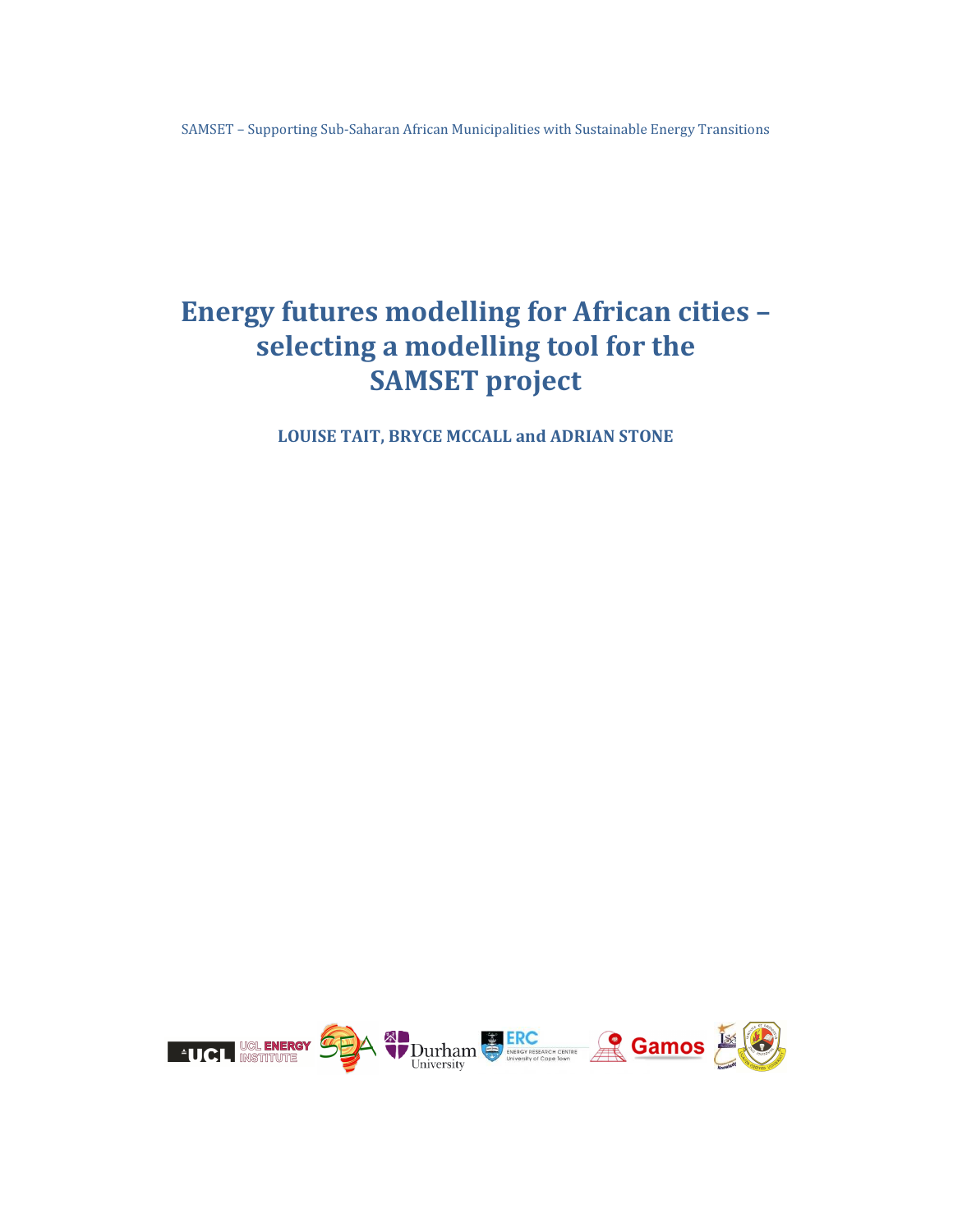# **Contents**

| 1. | <b>Introduction</b>                          |                                                         |    |
|----|----------------------------------------------|---------------------------------------------------------|----|
| 2. | Urban energy systems in developing countries | 1                                                       |    |
| 3. | Selecting a modelling tool                   |                                                         | 3  |
|    | Overview of model types<br>3.1               |                                                         | 3  |
|    | 3.2                                          | Selecting a model for the SAMSET project                | 5  |
| 4. |                                              | Modelling an urban energy system - data and assumptions | 11 |
|    | Defining system boundaries<br>4.1            |                                                         | 11 |
|    | 4.2<br>Data inputs into a LEAP model         |                                                         | 12 |
| 5. | Conclusion                                   |                                                         | 13 |
|    | <b>References</b>                            | 14                                                      |    |
|    | <b>Disclaimer</b>                            |                                                         | 16 |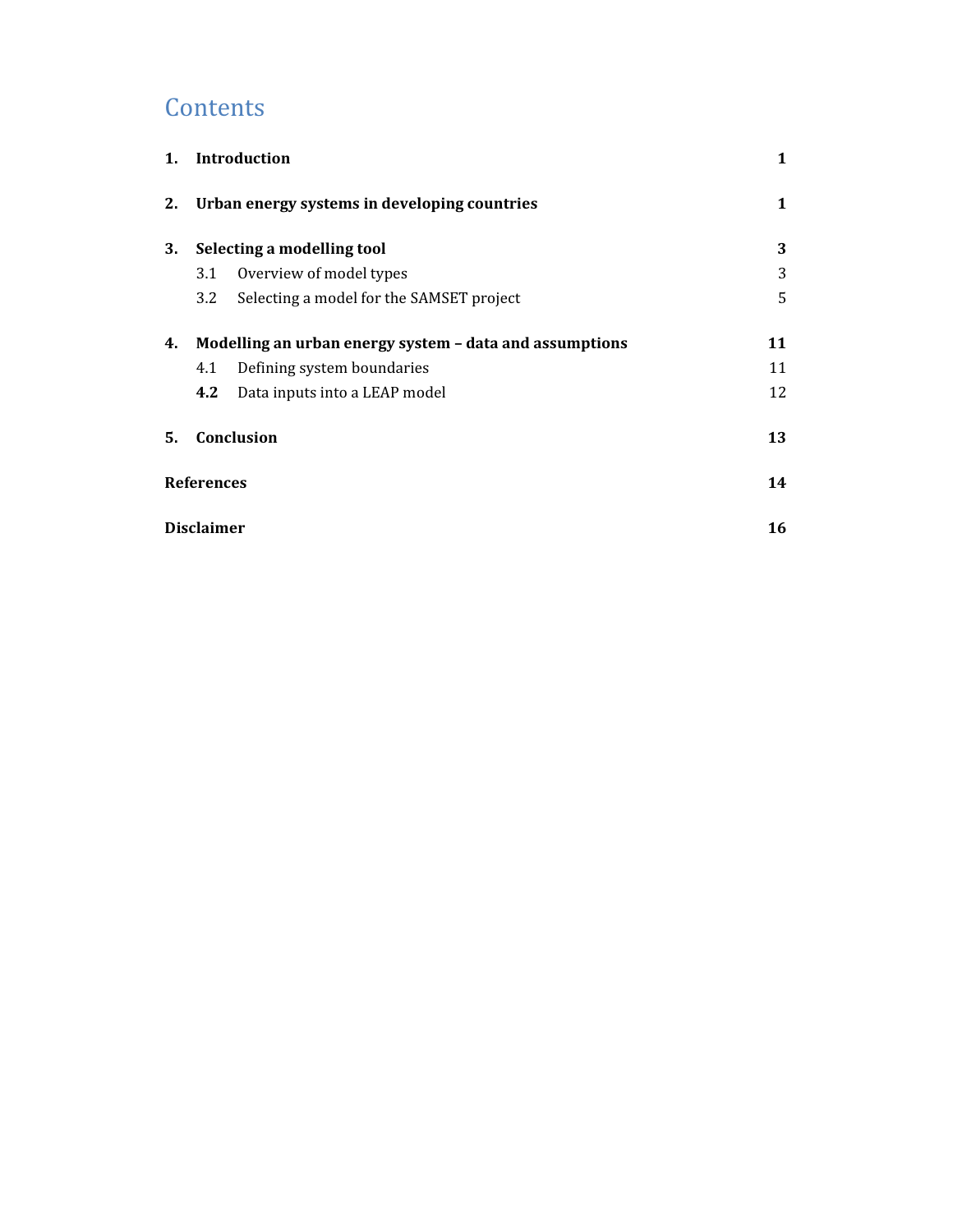### 1. Introduction

Urbanisation is occurring fastest in developing countries, with the least developed countries expected to have the highest population growth rates between 2010 and 2050 (Madlener and Sunak, 2011). Cities in these countries are going to increasingly be important sites of energy demand and associated emissions. Much of the literature about sustainable urban energy transitions has to date focussed on developed country contexts; as the current sources of greatest emissions, this makes sense. In looking forward, however, if the energy demand and emissions of developing country cities increase to that equivalent of many western cities today, we may be unable to avoid catastrophic climate change. Transitioning energy infrastructures and associated urban systems is a long-term process. In the absence of forward planning, developing country cities run risks of infrastructural and urban planning lock-in to systems that are unsustainable (Olazabal and Pascual, 2013).

The energy systems of developing countries and notions of sustainability or energy transitions are distinct from those of developed countries in many ways (Bhattacharyya and Timilsina, 2010b). These urban contexts experience significant levels of poverty and a lack of access to modern energy services, and a portion of their energy system is often dominated by informal activities. Any energy interventions will need to align with other pressing developmental objectives. Many African cities are experiencing rapid growth and changes in lifestyles as incomes rise, so that their energy systems will see rising demand profiles – in many cases significantly so. The focus may therefore be less about energy conservation and reduction, as it is in many developed country contexts, but rather about using energy more efficiently and decoupling economic activity from emissions. Bhattacharyya and Timilsina (2010b) refer to the relative steady state of many developed countries' energy sectors in comparison to the various demand and supply transitions occurring in rapidly growing developing countries.

The SAMSET project aims to support six African cities in three countries – Ghana, Uganda and South Africa – with sustainable energy transitions. One of the first steps in this project is to develop an evidence base of their energy systems to support scenario-based planning exercises to explore the impacts of different sustainable energy interventions. There are various established modelling platforms available that are useful for different purposes. Selecting an appropriate software tool must conform to the objectives and scope, as well as the context of the study. The tool for this project must be well suited to a developing country context and its associated socio-economic and technical characteristics. It must be able to model an energy system at a sub-regional city scale, as opposed to national scale. An objective of this project is to pass the models developed over to partner academic institutions, and possibly municipalities, that in all cases have no previous experience in energy modelling, building capacity and expertise, so that maintenance, development and improvement of the models can continue and yield benefits into the future. The software should therefore be accessible and not overly technical in application. This document, prepared by the Energy Research Centre at the University of Cape Town, explains some of the considerations in selecting an appropriate modelling tool for the SAMSET project.

## 2. Urban energy systems in developing countries

Energy models were historically designed to cater to the scope and characteristics of the developed and industrialised world (Bhattacharyya et al. 2010b; Ruijven et al., 2008). However, developing countries have a number of distinct characteristics. Many cities in Africa and other developing countries are challenging previous conceptualisations (based on western or developed country experiences) of economic development trajectories, sociology and theories about urban geography (Bhattacharyya and Timilsina, 2010b;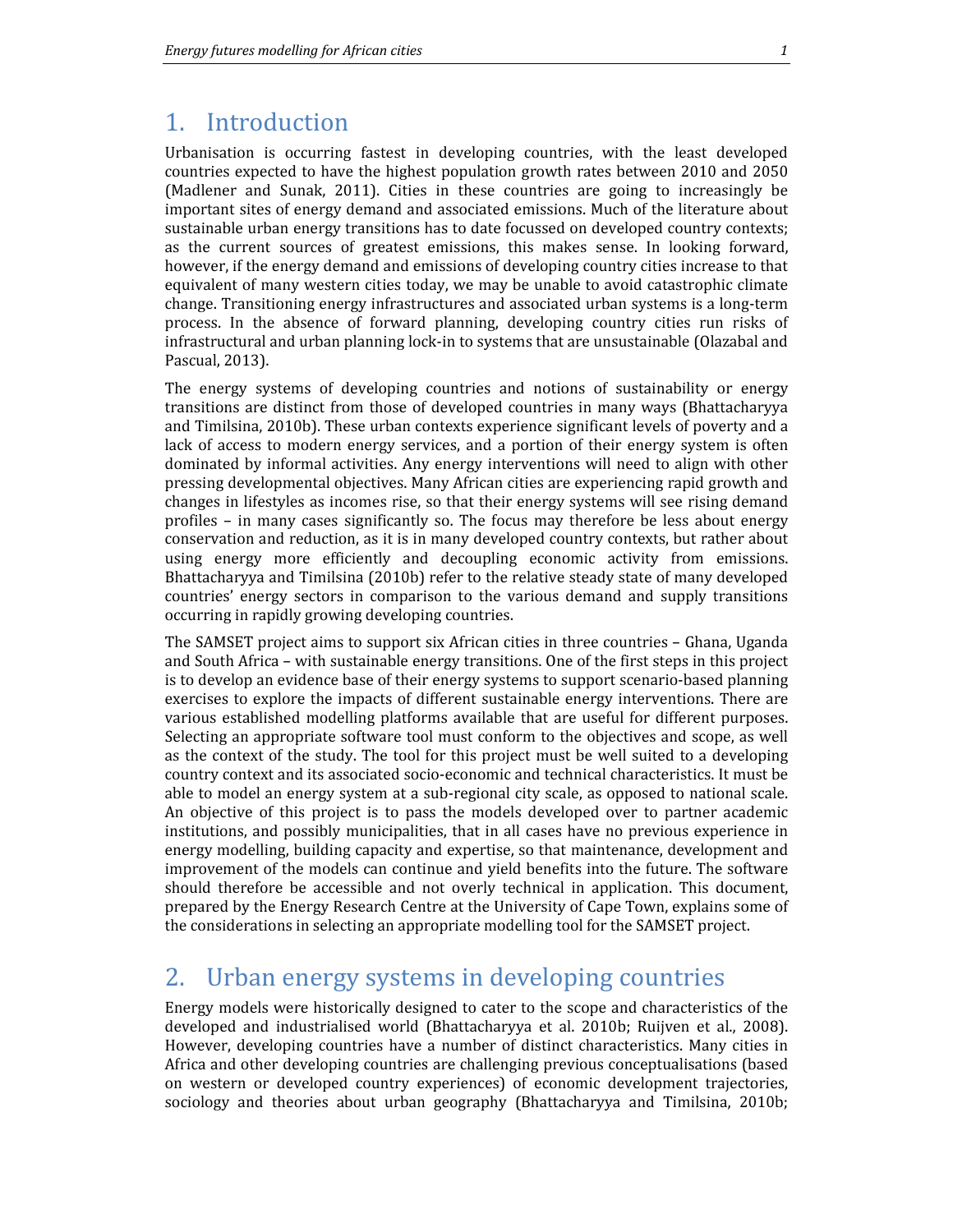Urban et al., 2007; Myers, 2011). This study is therefore mindful of the tendency to rely on models of 'developed country' cities to guide how we theorise and make forecasts for those in developing countries. Urban et al. (2007) point out, for example, how the classical paradigm of economic development that posits that countries transition from agricultural based economies to industrialisation to a service-based economy does not hold true for many developing countries. This theory is based on empirical observations of historical trends of developed countries, but many developing countries have not experienced major industrialisation prior to the growth and expansion of service-based sectors. Ghana is such an example. The country has seen sustained economic growth over the last 16 years (averaging 5% per year) with relatively little structural change. The most significant shift in sectorial composition has been the growth of the services sector, whereas the industrial sector has grown minimally in comparison (Republic of Ghana, 2010).

The energy systems of developing country cities are also distinct from developed countries in important ways. Some of their key characteristics are highlighted in Table 1. One key feature is the existence of various networks of markets and actors that co-exist within a continuum of formal to informal within the overall energy system. Nissing and von Blotnitz (2010) distinguish, in the context of South African cities, the formal networked system of central actors, formal activities and business practices, but also the more decentralised, informal systems comprising many actors and small and often underregulated practices. There is also a great deal of interaction between the two. The informal interacts with and is dependent on the formal in many ways; for example through electricity theft amongst poor households who do not have access to their own connections, or the movement of appliances from wealthier households that discard ageing and inefficient appliances that make their way to homes of poor households. In Ghana, the recycling of appliances and cars happens across borders, and the country is a major destination for second hand appliances from richer countries (Addo, n.d.). Another feature is the supply-constrained picture of many African cities. All three countries experience a supply constrained electricity sector. The consumption data in a supplyconstrained system does not capture the unmet demand and may not provide an accurate or complete picture (Bhattacharyya and Timilsina, 2010b). Without trying to downplay the tremendous diversity in developing countries, Table 1 tries to draw out specific features and their implications for sustainable energy and modelling energy systems.

#### Table 1: Characteristics of energy systems

| Sources: Bhattacharyya and Timilsina (2010b); GEA (2012); Ruijven et al. (2008); |                     |  |
|----------------------------------------------------------------------------------|---------------------|--|
|                                                                                  | Urban et al. (2007) |  |

| Some characteristics of urban<br>energy systems in developing<br>countries                | Implications for modelling energy systems and<br>sustainable energy transitions                                                                                                                                                                                             |
|-------------------------------------------------------------------------------------------|-----------------------------------------------------------------------------------------------------------------------------------------------------------------------------------------------------------------------------------------------------------------------------|
| Non-technical losses in<br>electricity sectors                                            | Meter data does not reflect city consumption.                                                                                                                                                                                                                               |
| Under-pricing of electricity<br>tariffs (below long term<br>marginal costs of production) | Base load stations may not have predictable<br>availability due to poor maintenance. Low financial<br>viability of utilities makes financing of new<br>infrastructure difficult. This may affect reliability of<br>assumptions in demand forecasting.                       |
| Informal economy and markets                                                              | Many unregulated transactions that are difficult to<br>capture - data difficulties. Such markets also often tend<br>to work -sub-optimally in terms of information and<br>transaction costs, meaning that neoclassical<br>assumptions of rational choice may not hold true. |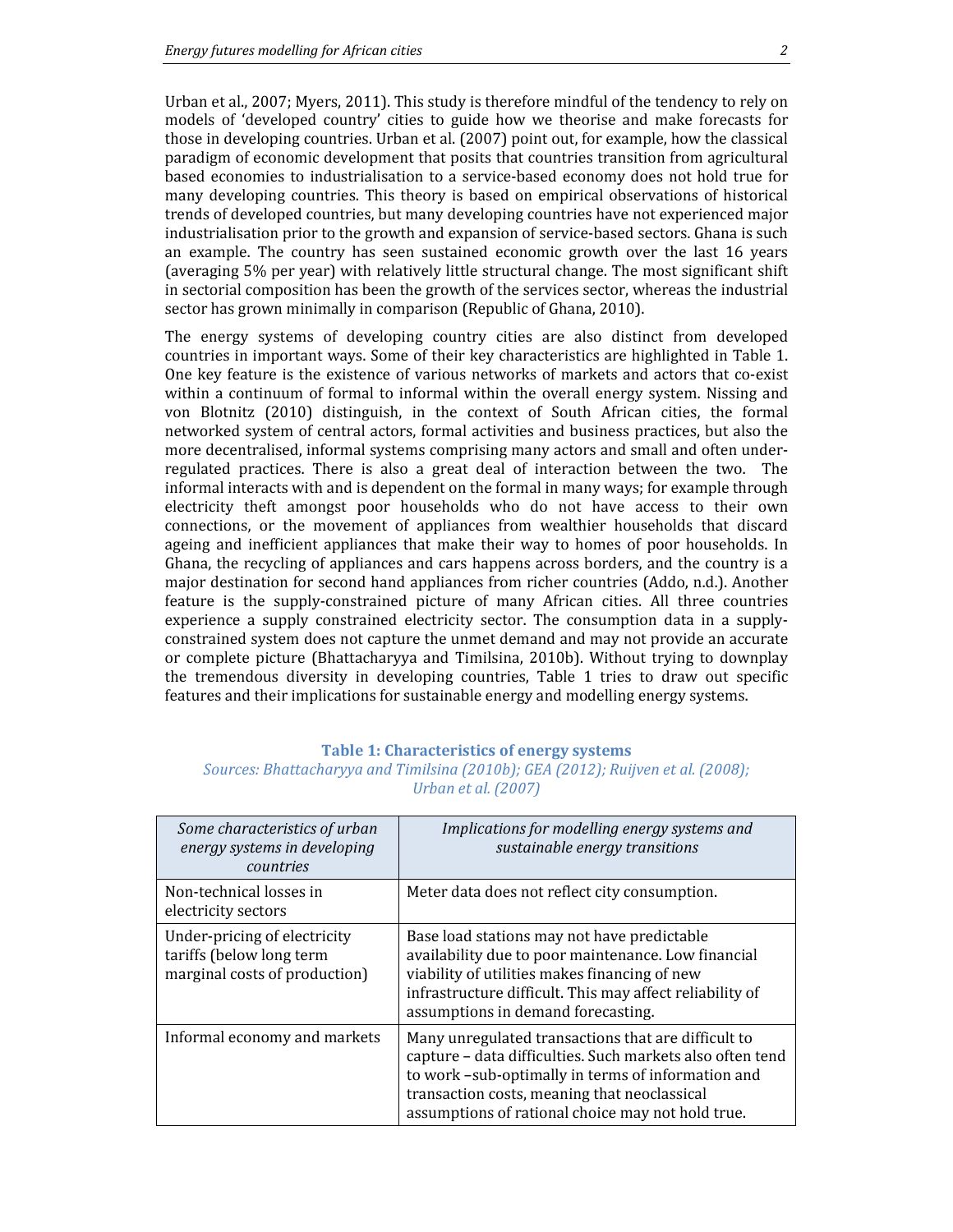| Some characteristics of urban<br>energy systems in developing<br>countries                                                     | Implications for modelling energy systems and<br>sustainable energy transitions                                                                                                                                                                                                                                                                                                                                              |
|--------------------------------------------------------------------------------------------------------------------------------|------------------------------------------------------------------------------------------------------------------------------------------------------------------------------------------------------------------------------------------------------------------------------------------------------------------------------------------------------------------------------------------------------------------------------|
| Existence of many poor quality<br>and/or second hand end-user<br>technologies (appliances, cars<br>etc) with poor efficiencies | In the absence of survey data, the assumption of data<br>from other markets may be highly inaccurate.                                                                                                                                                                                                                                                                                                                        |
| Built environment - informal<br>housing                                                                                        | Impacts on thermal properties of buildings.                                                                                                                                                                                                                                                                                                                                                                                  |
| Poverty and inequality                                                                                                         | A very wide range of income driven consumer<br>behaviours may exist, requiring extensive dis-<br>aggregation to achieve a structurally sound model.                                                                                                                                                                                                                                                                          |
| Households without access to<br>safe and modern energy services                                                                | Difficulties in tracking energy use and large suppressed<br>demand. There is also a large focus on transitioning<br>consumers to safe and modern energy services.<br>However such energy transitions often cannot be<br>explained with optimising and rational choice theory<br>(for example responding to prices). In reality such<br>transitions are much more complex and often require<br>specific policy interventions. |
| 'Suppressed demand'                                                                                                            | Basing analysis on consumption data only reflects<br>'satisfied demand'. Extrapolating consumption<br>patterns into the future might therefore be<br>problematic.                                                                                                                                                                                                                                                            |
| High reliance on biomass and<br>traditional fuels                                                                              | Difficulty in acquiring reliable data about consumption,<br>efficiencies, technologies etc. Point of use combustion<br>with poor quality or no appliances has significant<br>impacts on local air pollution.                                                                                                                                                                                                                 |
| Urban form and low densities -<br>many cities have 'urban sprawl'                                                              | Implications for the transport demand sector. The<br>viability of certain public transport investments is<br>affected by population densities. High cost of<br>expanding electricity distribution infrastructure.<br>Lower density single family dwellings generally have<br>poorer thermal performance than high density<br>dwellings.                                                                                      |
| Own generation through diesel<br>and gasoline generators to<br>compensate for unreliable<br>supply.                            | Difficult to track and assess fuel consumption which<br>confounds both residential energy demand estimates<br>and the calibration of transport demand.                                                                                                                                                                                                                                                                       |

## 3. Selecting a modelling tool

### 3.1 Overview of model types

Energy models have historically taken two distinct approaches, top-down or bottom-up (Bhattacharrya and Timilsina, 2010a; UNEP, 1995). Top-down models, based on economic theory, use macro-scale aggregated economic data such as consumption, incomes, prices and factor costs to model demand and supply sectors. Bottom-up models, on the other hand, focus on a more technological and engineering perspective in representing the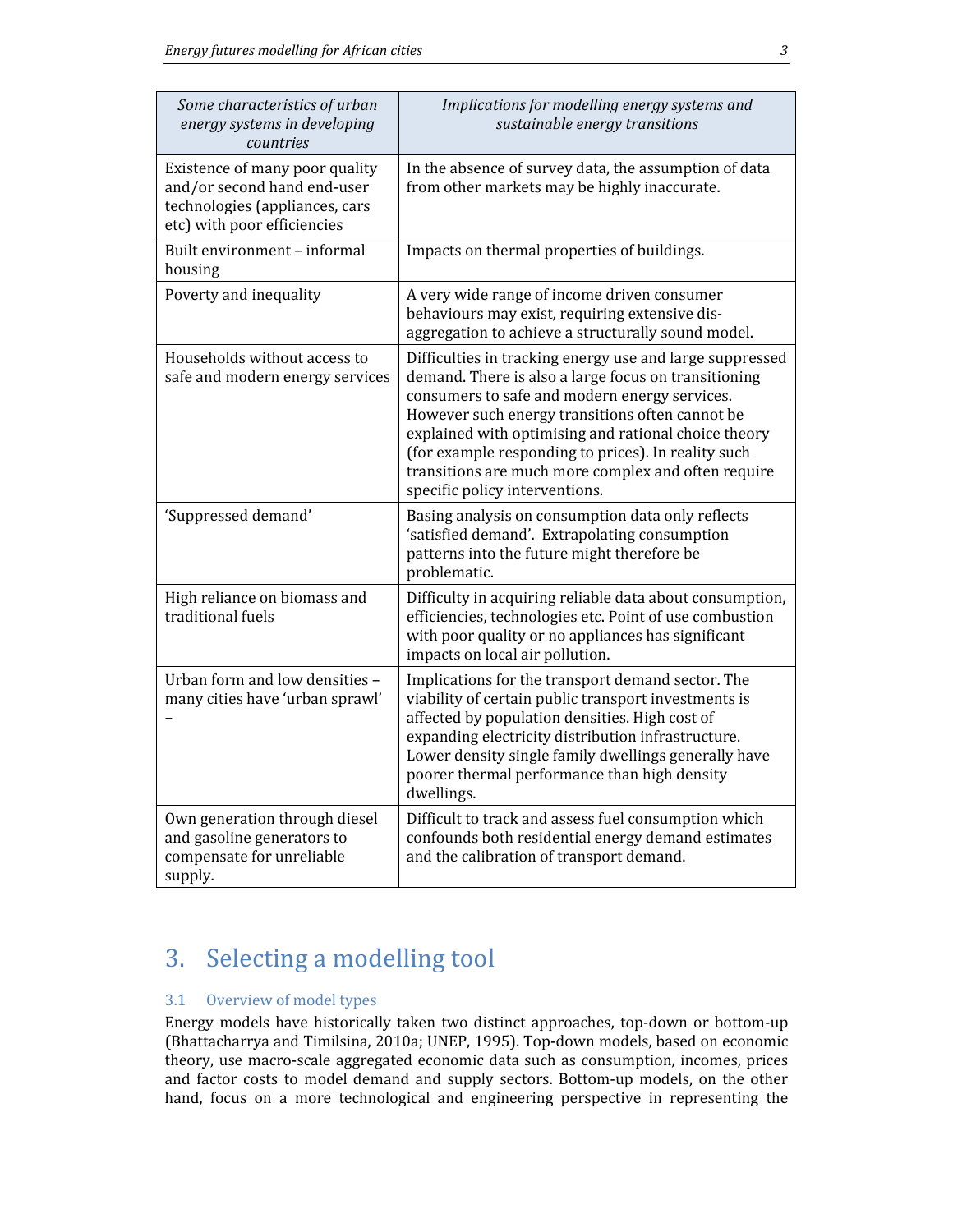energy system. Data inputs are collected from consumers about equipment and appliances used for different sectors.

Top-down models may be less suited to the SAMSET project context for several reasons. Top-down models, for example econometric models, aim to establish the economic relationships between variables, and may often be used for demand forecasting. Because of their reliance on historical patterns, their suitability to developing country contexts where economies may be undergoing, or aiming at, structural changes may be more limited (Urban et al., 2007; ESMAP, 2012). Another limitation from the SAMSET project perspective is that, because they capture aggregate demand, they do not allow for a more detailed characterisation of demand sectors and so have less scope to represent the diversity typical of this sector in developing countries. By contrast, bottom-up models take a more disaggregated approach with a specific focus on end-users and technology. This enables a greater characterisation of consumption behaviour and technology choices by different income categories, for example in the household sector, and is one of the reasons they are regarded as better suited to developing country contexts (Urban, 2007; Bhatacharyya and Timilsina, 2010b). Bottom-up models can be used to evaluate efficiency impacts of different scenarios, but offer more limited detail on feedback such as how a change in prices may affect uptake of a technology than a top-down model might provide (ESMAP, 2012). Accounting models such as LEAP describe the outcomes of hypothetical policy decisions, about a change in technology for example, defined 'outside' the model.

Models can broadly be categorised as either optimisation or simulation. Optimisation models use linear programming to determine the lowest-cost technology choices along the energy chain to meet the demand for energy services, subject to given constraints; for example, a cap on  $CO<sub>2</sub>$  emissions (UNEP, 1995). They are useful from a supply-side planning perspective and may often be used for national energy planning which traditionally is interested in questions around least-cost investment decisions (GEA, 2012; UNEP, 1995). In contrast, the focus on the energy system at a city level is likely to be more demand-side-oriented and interested in questions around the quantification of impacts from different scenarios. Supply-side decisions (in general) tend to be outside of a city's sphere of influence, and the interventions at city level tend to be more on demand management, focussing on energy efficiency, influencing the structure of the urban form and density, and public transport (GEA, 2012). This characteristic may increasingly be changing, however, as we see growth of distributed generation options and smart grids.

In an African context, where national electricity supply may be unreliable, there is also a higher incidence of auto-generation by commercial, industrial and household consumers, primarily using diesel- and gasoline-fuelled generators. Bottom-up optimisation models such as the IEA's MARKAL-TIMES platform allow for very detailed representation of the demand side with reasonably quick solution times, but the model building requires the development of fairly high technical proficiency and these models may not be easy to disseminate or establish as a living project within a municipality. Implicit in optimisation models are assumptions around rational choice, competition, and markets in perfect equilibrium (Bhattacharyya and Timilsinab, 2010b; ESMAP, 2012). This theoretical underpinning could arguably be suited to developed countries where adequate infrastructure means access and availability are not an issue, consumers have access to information and choice, there may be tight regulation on monopolistic practices etc. In developing countries, however, energy choices may be constrained by limited availability or accessibility and poor information flows which impact consumer choice. Optimisation models tend to assume that energy is the only factor in technology choice, whereas in reality, especially in poorer market segments, there may be more complex behavioural and preference factors (Ruijven et al., 2008).

Simulation models are end-use-orientated (for example cooking, heating and transport demands) and go into detail about specific technologies such as types of cooking stoves or types of furnaces used in industry. One of their advantages is that, unlike optimisation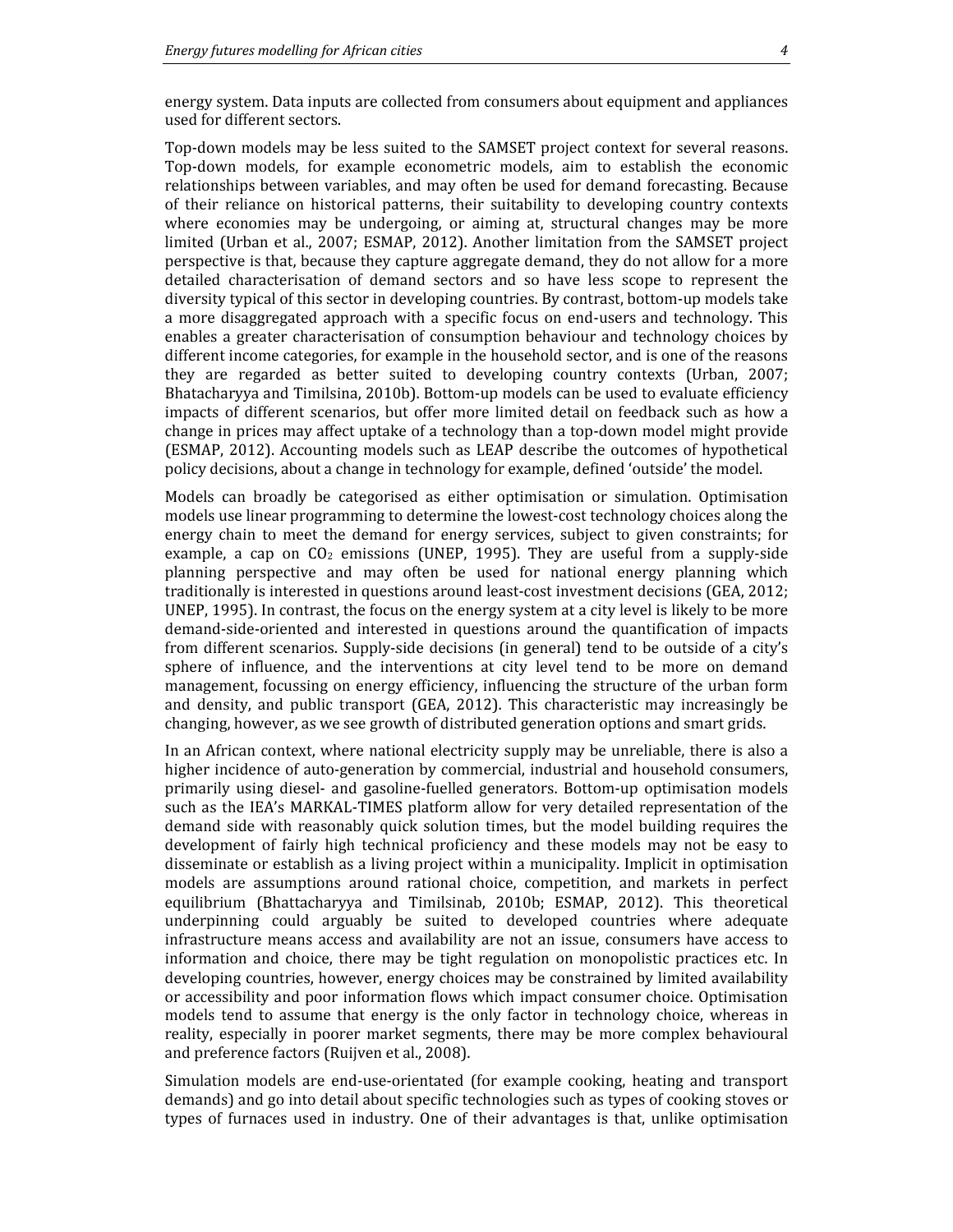models, this data does not necessarily need to be detailed to create the model. Simulation models are more flexible in their data requirements and can still yield valuable insights even with sparser inputs (Bhattacharyya and Timilsina, 2010a). In terms of scenario analysis, top-down or optimisation models may be more useful for understanding impacts of economic instruments. However, the scenarios constructed for the SAMSET project may be interested in types of policy interventions other than price-based ones, for example. Simulation models may be more useful in that they can be used to structure more complex scenarios based on different policy interventions, and do not make projections based on historical demand and supply, but since these models are not self-optimising they will not identify the optimal solution. Instead, multiple scenarios must be run and then the preferred outcomes chosen (ESMAP, 2012). Capturing informal activities remains an outstanding issue for all model types, and requires a higher reliance on assumptions or extrapolations based on use of sparse survey data, whose representivity may not be assured.

#### 3.2 Selecting a model for the SAMSET project

The study objectives and questions, data availability and quality, capacity of users of the model and the country-specific context are all need to be considered when selecting a model (ESMAP, 2012). The SAMSET project aims to model the energy system of African cities and answer questions about the energy and emissions impacts of different technology interventions. In terms of users, this project aims to provide a tool that ultimately will be used by relevant in-country stakeholders whether they are officials within local municipalities or partners such as local universities. Models need to be maintained and updated. Attention was therefore given to the ease of use and skills levels required of various models, as well as cost and accessibility to the software. Software that is either freely or easily available enhances opportunities for collaborative work with other institutes or organisations, beyond the study partners as well. Increasing the size of the research community using the software can enhance the development and quality of local research (Howells et al., 2011). Flexibility in data inputs was another key consideration in the selection process. Modelling is highly data-intensive, and the data limitations in developing countries are a real limitation. Some models are more flexible than others in working with data on a more limited scale, and can be more gradually populated over time.

A comparative assessment of different modelling software against project specific criteria is illustrated in Table 2. It was decided that the Stockholm Environment Institute's LEAP software tool would be most useful to create city models in terms of the project objectives and for many of the considerations for a developing country context, such as data constraints and ease of learning. Also, there is extensive experience with the software amongst the partners of the project (namely; Sustainable Energy Africa and the Energy Research Centre). LEAP is a simulation accounting tool, but also allows for optimisation through the use of a link to another platform, OSeMOSYS. It also allows for easy porting of data in and out of the software to other databases for analysis – such as the use of Microsoft Excel based models. LEAP has also been used for city-level energy modelling in several cities across South Africa, including the City of Cape Town, Buffalo city, and the municipality of eThekwini. In these cities, LEAP was used to create or compliment state of energy reports and future energy scenarios – detailing the energy picture of the cities and giving information about possible energy futures and their associated implications on resources (City of Cape Town, 2005; Ethekwini Municipality, 2008; Buffalo City Municipality, 2008; Palmer Development Group, 2007). Some of these reports are part of an ongoing series or collection of work in South African cities, where LEAP plays an integral part of the research. Research using LEAP for the city of Cape Town, by Sustainable Energy Africa (SEA) has been ongoing for many years. Of the South African cities that have been the subject of LEAP studies, only Ethekwini Municipality has attempted to maintain and use a LEAP model themselves but lack of human resources has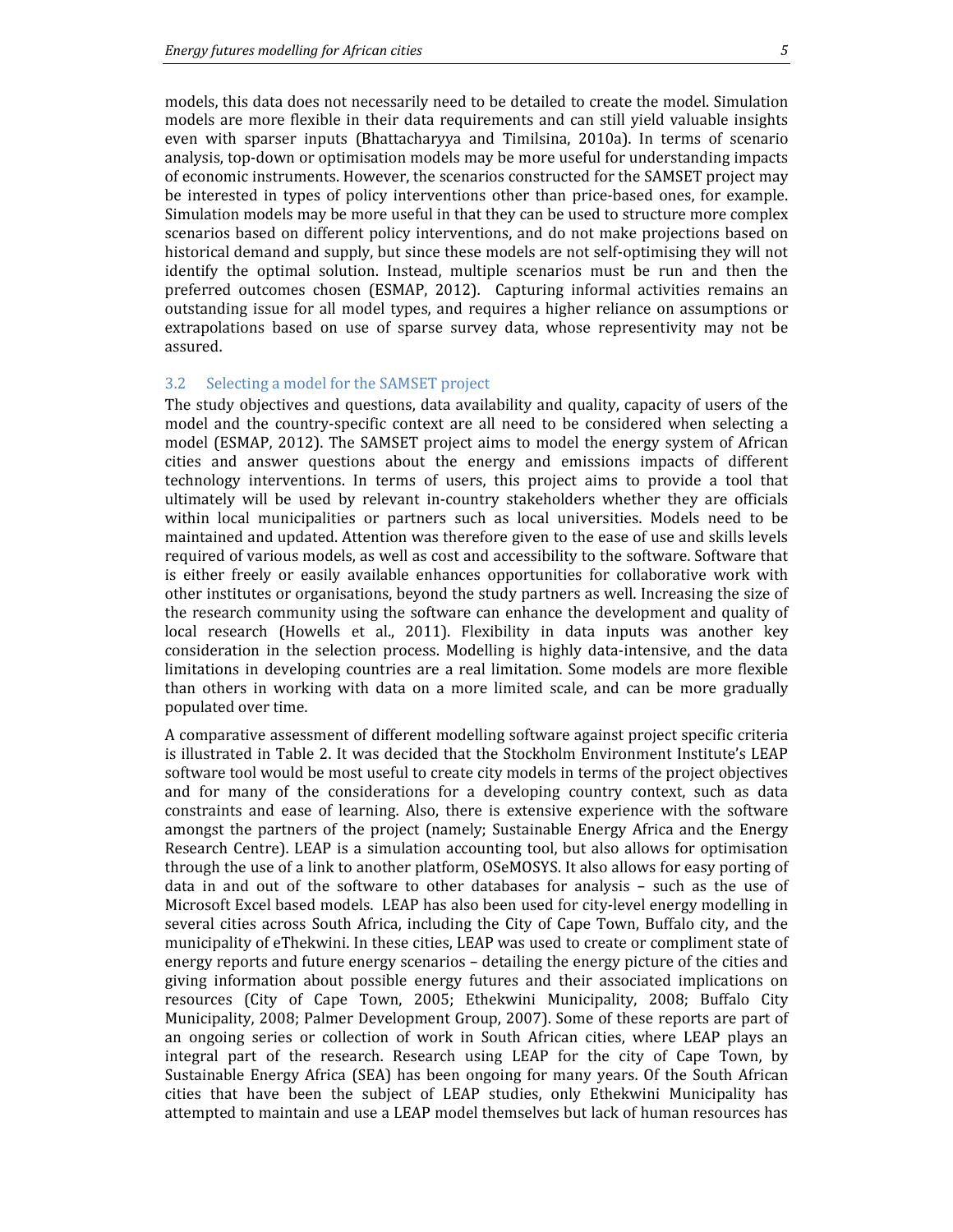in general prevented such models getting the attention necessary for them to remain useful and relevant (Borchers, 2014). The academic partner institutions in this project are therefore the more likely custodians of future city LEAP models for Ghana and Uganda.

Several studies (UNEP, 1995; Winkler et al., 2005; SEA, 2007) have used LEAP as a tool for city-level modelling of impacts of different scenarios on energy, economic and environmental indicators. These reports and studies have an underlying tone of improving policy recommendations around suitable energy interventions. Phdungslip (2009) investigated the energy needs and emissions of Bangkok with the goal of identifying the implications of different policy scenarios on the energy mix of the city. Bose (1997) utilised LEAP to create a model of Delhi's urban transport system. The model was used to estimate the energy consumption of transport and associated emissions. LEAP was also used to investigate scenarios that would lead to a reduction in energy requirements and emissions of the city. LEAP was utilised by the Energy Research Centre and Sustainable Energy Africa to create an energy model of the city of Cape Town in South Africa and to support the Cape Town Energy and Climate Action Plan (SEA, 2010). The model showed that, at current trends, the city will consume four times as much energy by 2050. An optimal energy future scenario was modelled, which combined an intervention within each sector – transport, industry, household and commercial. The optimal energy scenario cost was only slightly above the business-as-usual scenario but had a significant energy reduction by 2050.

In addition to LEAP, strong consideration is also given to the World Bank's Tool for Rapid Assessment of City Energy (TRACE) model and the Municipal Services Financial Model (MSFM) developed by South African specialist urban development consultants PDG. The TRACE tool provides for benchmarking of city energy-intensity performance against a global cities database. TRACE is easy to use, with an intuitive interface and, while not a rigorous scientific tool, may prove useful to establish relative performance from an efficiency or sustainability perspective and demonstrate the range of effect of interventions in an accessible way. The MSFM may prove useful to this project at a later stage for evaluating the long-term financial viability of interventions in the context of the total burden of service delivery on a city. The MSFM is a city infrastructure investment tool that that compares the projected demand for all municipal services and associated investment requirements, against projected revenue streams. This includes energy, water, sanitation, etc, and aims to identify financing requirements and mediate shortfalls. This financial model has a ten-year timeline and can support the municipal managers responsible for the practical implementation of infrastructure changes that may arise after considerations of the results from the LEAP modelling.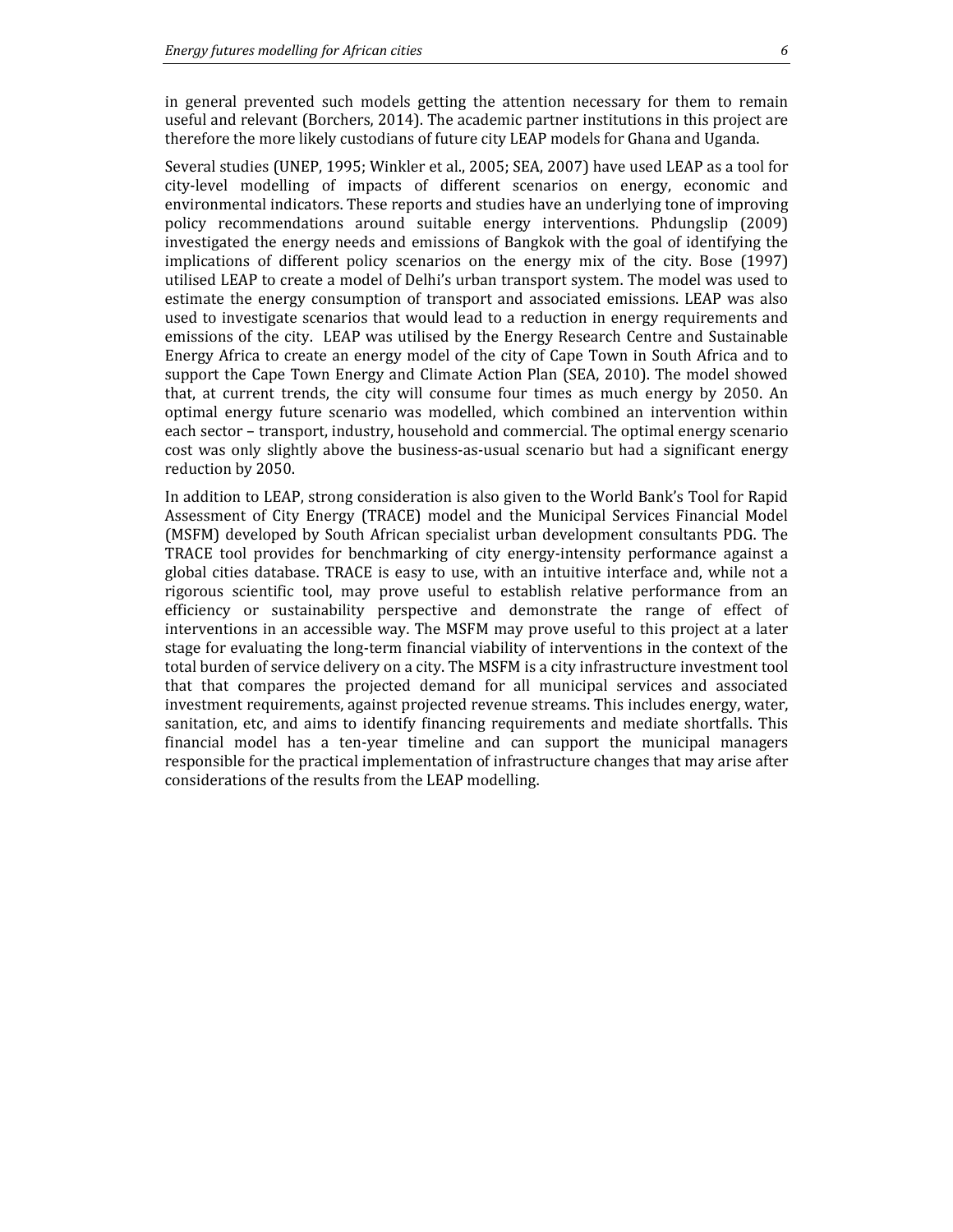### Table 2: Reviewing energy models for SAMSET project

Sources: Barney (1995); Bhattacharyya and Timilsina (2010a); IIASA (2014); Mirakyan and De Guio (2013); Pachauri et al. (2012); Ruijven et al. (2008); Walsh (2008);

World Bank (2014)

| <b>Name</b>                                                      | Model type                                                | Description, time scales and data type                                                                                                                                                                                                                                                       | Model components                                                                                                                       | Cost  | Applicability to SAMSET project                                                                                                                                                                                                                                                                                                                                                                                                                                                                                                                                                                                                                         |
|------------------------------------------------------------------|-----------------------------------------------------------|----------------------------------------------------------------------------------------------------------------------------------------------------------------------------------------------------------------------------------------------------------------------------------------------|----------------------------------------------------------------------------------------------------------------------------------------|-------|---------------------------------------------------------------------------------------------------------------------------------------------------------------------------------------------------------------------------------------------------------------------------------------------------------------------------------------------------------------------------------------------------------------------------------------------------------------------------------------------------------------------------------------------------------------------------------------------------------------------------------------------------------|
| TRACE - Tool<br>for Rapid<br>Assessment of<br><b>City Energy</b> | Bench-<br>marking<br>tool. Not<br>specifically<br>a model | This is a tool used for energy<br>efficiency gauging or comparisons to<br>other cities. Allows analysts to<br>discern areas of concern such as<br>poor transport energy efficiency.<br>Also allows for energy saving<br>assessments and testing of<br>recommendations or policy<br>measures. | Passenger<br>transport,<br>municipal<br>buildings,<br>water and waste<br>water,<br>public lighting,<br>solid waste, power<br>and heat. | Free. | Allows the analyst to compare the<br>energy performance of a city to<br>other cities. This could be useful in<br>gauging how far along a city is<br>compared to other cities with<br>similar histories and energy related<br>problems. Could be useful in<br>analysing how well a policy that has<br>been implemented in other cities<br>can apply to the city being analysed.<br>This could be a useful tool during<br>the formation of a framework of<br>knowledge transfer from one city to<br>another. A draw back with TRACE is<br>in context of this project, it would<br>not be useful on its own and<br>another model would still be<br>needed. |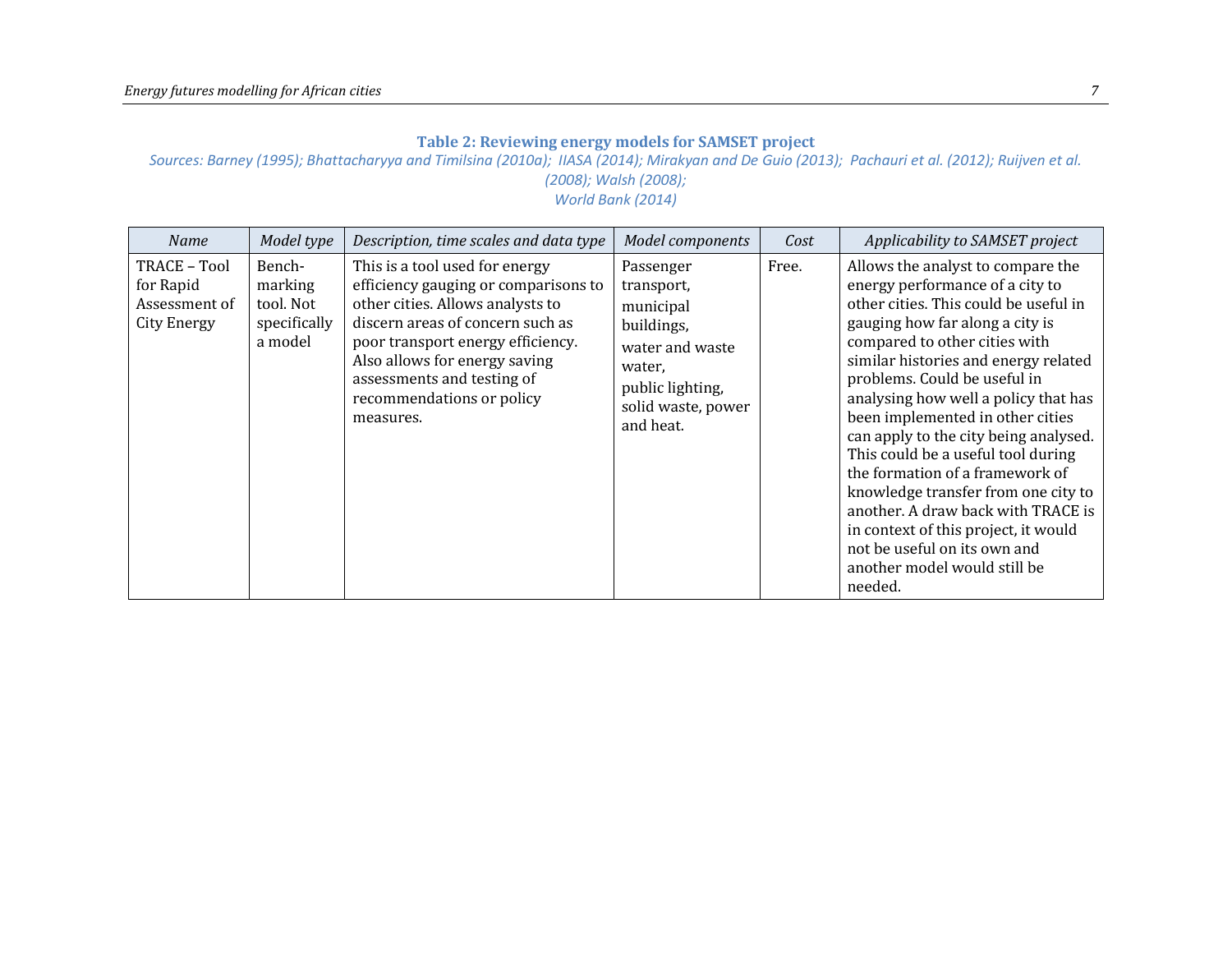| Name                                                      | Model type                              | Description, time scales and data type                                                                                                                                                                                                                                                                                                                                 | Model components                                                                                                             | Cost                                                  | Applicability to SAMSET project                                                                                                                                                                                                                                                                                                                                        |
|-----------------------------------------------------------|-----------------------------------------|------------------------------------------------------------------------------------------------------------------------------------------------------------------------------------------------------------------------------------------------------------------------------------------------------------------------------------------------------------------------|------------------------------------------------------------------------------------------------------------------------------|-------------------------------------------------------|------------------------------------------------------------------------------------------------------------------------------------------------------------------------------------------------------------------------------------------------------------------------------------------------------------------------------------------------------------------------|
| $LEAP - Long$<br>range energy<br>Alternatives<br>Planning | Bottom-up,<br>accounting,<br>simulation | A fully developed accounting model.<br>Can model city scale models or<br>national scale. Very flexible and<br>customisable to the project. There is<br>also an optimisation ability when<br>used with OSeMOSYS (a free open<br>source optimisation system) which<br>allows for a wider potential for<br>future development in this project.                            | Energy demand,<br>GHG emissions,<br>resource<br>constraints                                                                  | Free.                                                 | The project team has experience<br>with this tool. Considered well<br>suited to developing country<br>context. An extensive range of<br>learning material and support is<br>easily available online. It is flexible<br>in data requirements.<br>Characterisation of the energy<br>system can be as detailed or rough<br>as required, depending on data<br>availability |
| MSFM-<br>Municipal<br>services<br>financial<br>model      | Accounting<br>, financial               | These models are designed for<br>financial accounting and projecting,<br>can be useful in understanding<br>financial impact of city-wide<br>measures or project<br>implementations. Can be used for<br>projecting number of consumers for<br>a service, determining investment<br>plans for services. Period is short-to-<br>mid-term. The data needs are<br>flexible. | Public services,<br>housing, water<br>services,<br>electricity, roads,<br>solid waste.                                       | Free -<br>needs<br>own<br>devel-<br>opment.           | This type of model may prove<br>useful in future stages of this study<br>when considering the financial<br>implications of different investment<br>options. This model be custom<br>tailored, and is designed to be of<br>use to cities with scarce modelling<br>skills.                                                                                               |
| HEAT-<br>Harmonized<br>Emissions<br>Analysis Tool         | Simulation                              | This model can be used to measure<br>and quantify progress against<br>emissions targets through preparing<br>baseline inventories and tracking<br>commitments as well as Inform<br>policy decisions and preparing<br>action plans.                                                                                                                                     | Pollution and<br>environment<br>orientated model -<br>GHG emissions, air<br>pollutants and<br>volatile organic<br>compounds. | Re-<br>quires<br>organi-<br>sation<br>mem-<br>bership | This project has a specific focus on<br>sustainable energy interventions<br>and therefore tracking of emissions<br>and prioritising actions for<br>implementation may be of interest.<br>However this model does not cover<br>all the data of interest to this<br>project, eg costs.                                                                                   |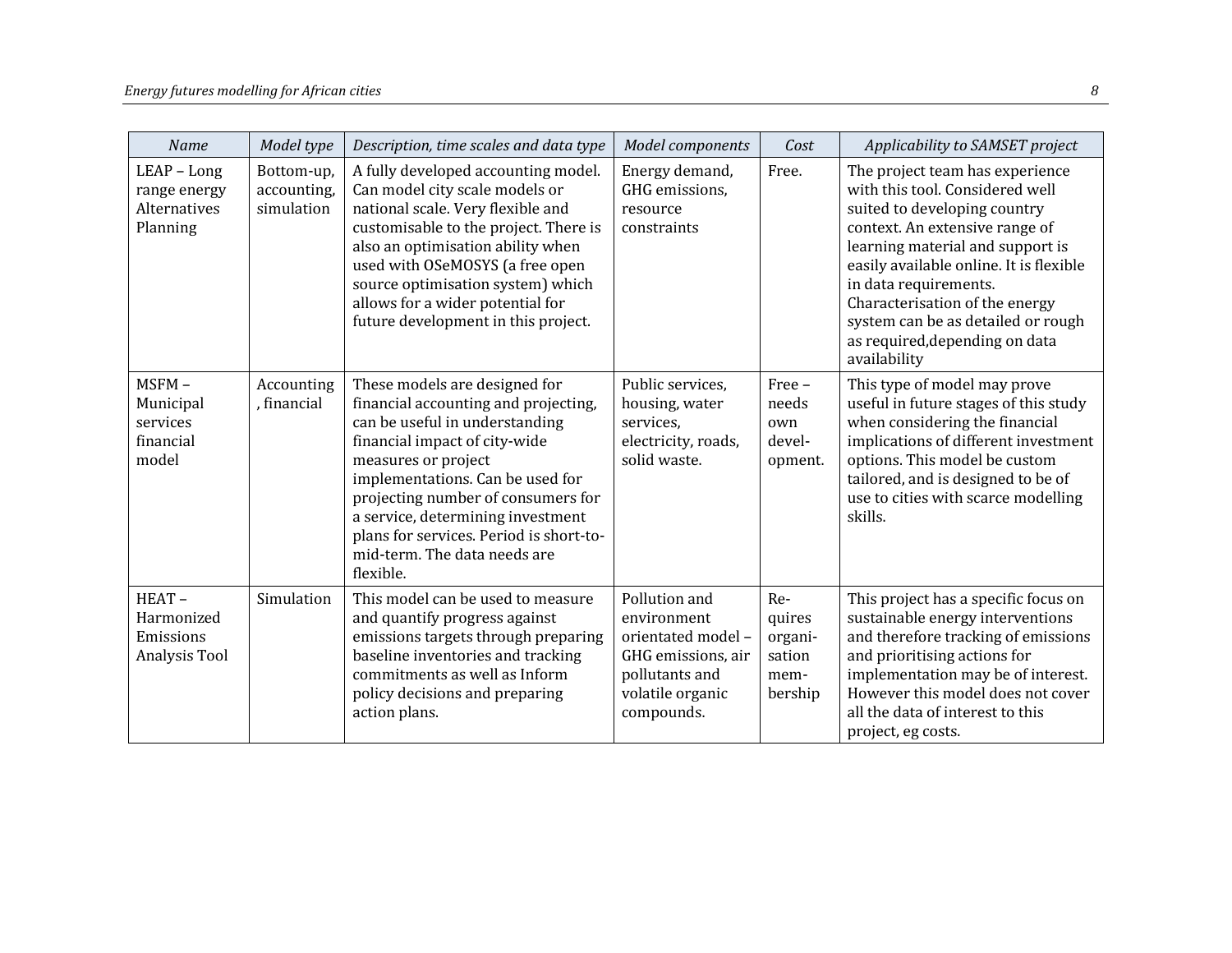| Name                                                                                                                         | Model type        | Description, time scales and data type                                                                                                                                                                                                                                                                                                                                    | Model components                                                                                                                                                                                                                                                                        | Cost                                                                      | Applicability to SAMSET project                                                                                                                                                                                                                                    |
|------------------------------------------------------------------------------------------------------------------------------|-------------------|---------------------------------------------------------------------------------------------------------------------------------------------------------------------------------------------------------------------------------------------------------------------------------------------------------------------------------------------------------------------------|-----------------------------------------------------------------------------------------------------------------------------------------------------------------------------------------------------------------------------------------------------------------------------------------|---------------------------------------------------------------------------|--------------------------------------------------------------------------------------------------------------------------------------------------------------------------------------------------------------------------------------------------------------------|
| Threshold 21<br>$(T21)$ – System<br>dynamics<br>model                                                                        | Simulation        | Reaching a target goal. MDG<br>orientated.<br>Poverty reduction strategies using<br>economic modelling are a focus of<br>the model; it is also used for<br>monitoring progress towards MDGs<br>or other national goals.                                                                                                                                                   | Economy, health,<br>education,<br>nutrition,<br>demography,<br>agriculture, energy<br>and environment.                                                                                                                                                                                  | Comm-<br>ercial<br>but there<br>are<br>donors-<br>UNEP,<br>UNDP,<br>CIDA. | Poverty reduction strategies are the<br>focus, and rural sectors are a major<br>player, thus the model could be<br>useful for evaluating strategies for<br>energy transitions.                                                                                     |
| EnergyPLAN                                                                                                                   | Simulation        | Integrated energy systems and<br>analysis. Model is created to help<br>design planning strategies for<br>energy, based on economic analyses<br>of the outcomes of different system<br>investments. Could be said to be<br>operation optimisation based -<br>where it's the operation of the<br>system as a whole which is<br>optimised and not the cost of the<br>system. | Energy demands,<br>RE sources,<br>capacities, costs,<br>aggregates<br>technologies and<br>sectors rather<br>than individually.<br>Hourly detail.<br>Focus is placed on<br>energy planning in<br>relation to<br>technology,<br>geography,<br>economic and<br>institutional<br>conditions | Free.                                                                     | Fair amount of support and project<br>study cases. Strategy design is the<br>focus, which would be in line with<br>main goal of the project -<br>sustainable energy transitions.                                                                                   |
| MESSAGE-<br>Model for<br><b>Energy Supply</b><br>Strategy<br>Alternatives<br>and their<br>General<br>Environmental<br>impact | Optimis-<br>ation | A full-fledged optimisation model<br>which can model a national or<br>regional energy system.                                                                                                                                                                                                                                                                             | Able to implement<br>with perhaps<br>some difficulty but<br>not impossible -<br>the rural/urban<br>divide, traditional<br>biofuels and<br>structural<br>economic change.                                                                                                                | Free.                                                                     | MESSAGE is a powerful<br>optimisation tool which could be<br>useful for developing energy<br>transition pathways. While criteria<br>such as electrification and<br>traditional fuels use can still be<br>implemented through exogenous<br>modelling of the inputs. |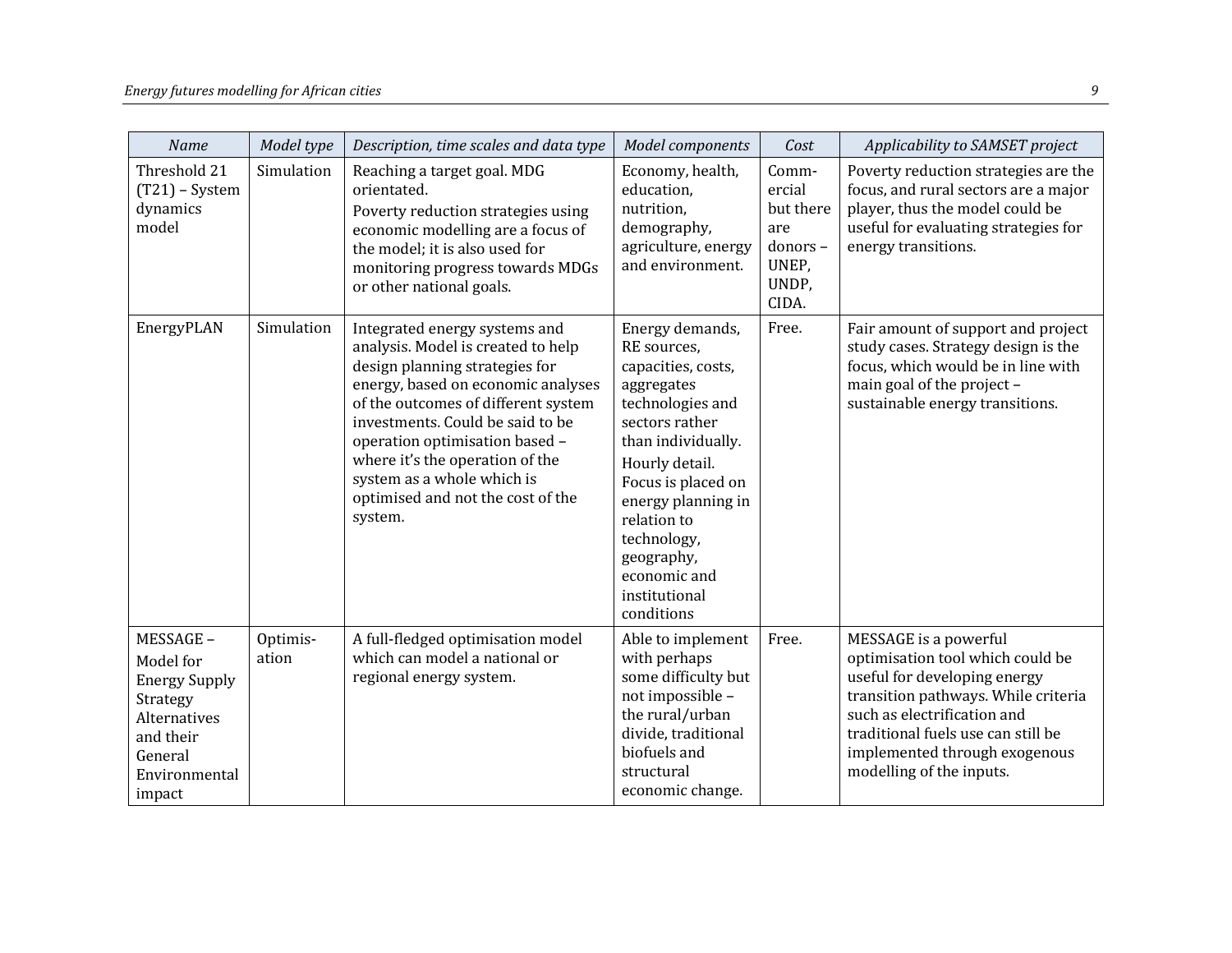| <b>Name</b>                             | Model type                                | Description, time scales and data type                                                                                                                                                                                                                                 | <b>Model components</b>                                                                              | Cost  | Applicability to SAMSET project                                                                                                                                                                                                                              |
|-----------------------------------------|-------------------------------------------|------------------------------------------------------------------------------------------------------------------------------------------------------------------------------------------------------------------------------------------------------------------------|------------------------------------------------------------------------------------------------------|-------|--------------------------------------------------------------------------------------------------------------------------------------------------------------------------------------------------------------------------------------------------------------|
| Energy-ENACT<br>– Energy<br>Access Tool | Optimis-<br>ation<br>(MESSAGE-<br>Access) | The primary aims of the Energy-<br>ENACT tool are to provide policy<br>advice and<br>visualise costs and benefits that each<br>policy or a combination of policies<br>could bring. Timescale to 2030. Data<br>is available from global source but<br>not customisable. | Energy and<br>emissions, Energy<br>access,<br>population health,<br>and socio-<br>economic benefits. | Free. | Subsidies are covered-which can<br>play an important part in energy<br>transitions. Traditional fuels have a<br>focus in the tool. Tool has<br>characterisation for households<br>with different income levels which<br>is a major component of the project. |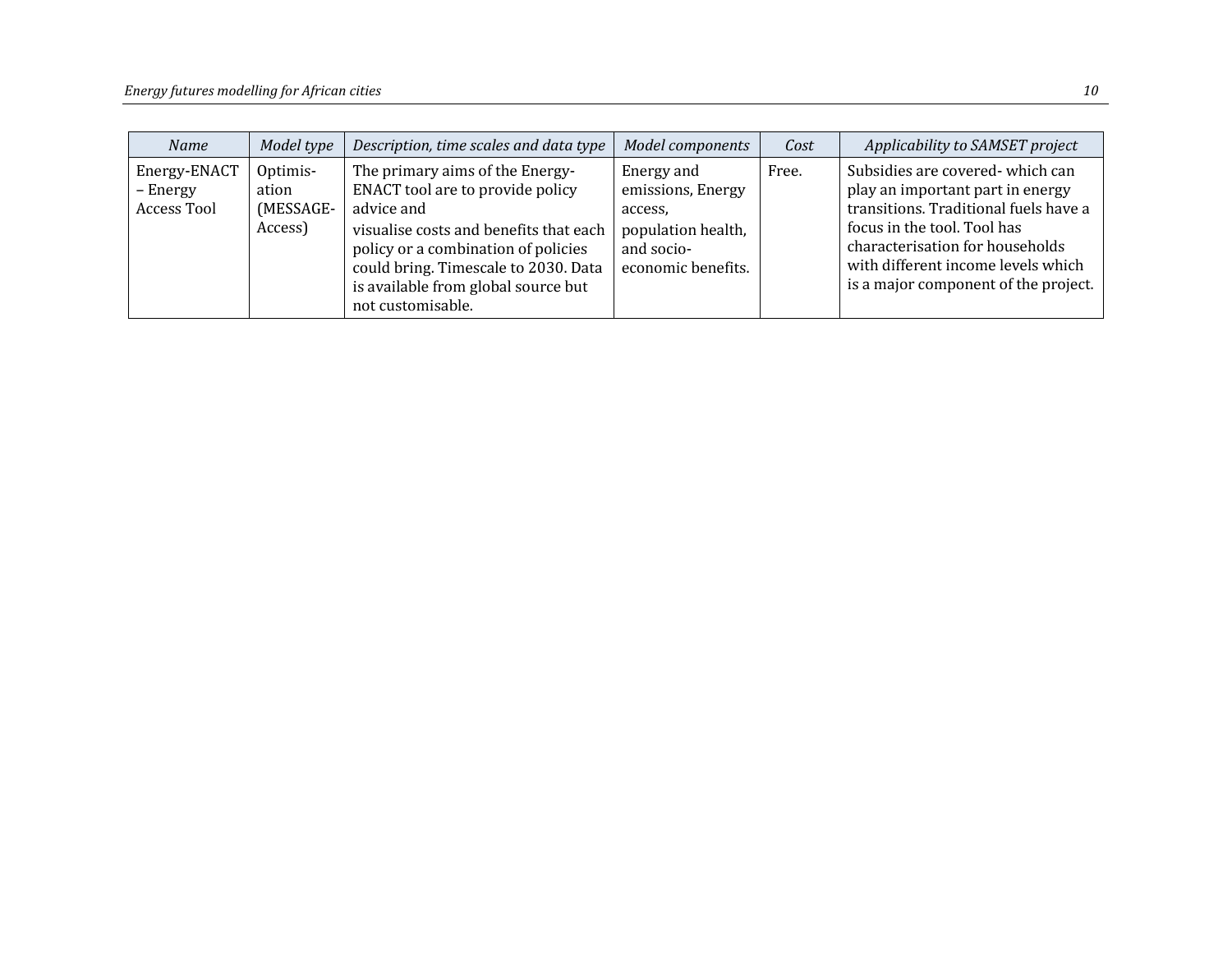LEAP was utilised in a study of GHG mitigation options for the city of Tehran in Iran. Abbaspour et al. (2013) found that the building regulation known as Note 19 had a large impact on the GHG emissions of the household sector – a total reduction of 20% by 2036 relative to a 'current trends' reference scenario. Other mitigation options were explored, such as population migration out of the city area, and energy-efficient appliance use through labelling of devices. Lin et al. (2010) developed a LEAP-based energy model for the city of Xiamen in China, to try to understand the impact of several GHG abatement and energy consumption reduction interventions and policies. The authors found that the industrial sector had the largest energy saving potential, followed by commercial and then transport sectors. They also found that their clean energy substitution measure of replacing many fuels used in the household, industry and transport sectors with gas had the largest impact. Other measures of reducing energy consumption throughout the city were simulated using LEAP, included a combined heat and power intervention where many CHP plants are built to improve overall energy efficiency and building energy intensity reductions.

The GHG abatement potential for various biofuel supplementations for fuel use, as well as various combinations of hybrid vehicles and fuel cell vehicles in the transport sector of the Mexico City Metropolitan area, was studied by Manzini (2005). The author assessed each scenario using LEAP to determine the total GHG emissions arising from the fuel use in the transportation sector. The planning implications of model outputs such as the required capacity and costs of ethanol production could be assessed from the results. Shabbir and Ahmad (2010) used a LEAP model of the transportation sectors for the cities of Islamabad and Rawalpindi to understand the GHG emissions and pollutants trends and to assess possible scenarios involving abatement of emissions. The cities have a three to four times higher growth rate than other cities of Pakistan. Their research showed that emissions and pollutants (particulate matter) can be reduced by a shift to public transport and using natural gas for fuel substitution.

## 4. Modelling an urban energy system – data and assumptions

### 4.1 Defining system boundaries

Delineating the system boundary for modelling can be complex at an urban scale. The system boundary includes firstly geography – whether the greater metropolitan area is to be included or a more localised core urban area. Secondly, the boundary of the energy system must be defined in terms of including embodied and/or upstream energy (GEA, 2012). Urban energy systems are not discrete, and have a great deal of interaction outside of their official boundaries. Upstream energy refers to the primary or secondary energy linked to final energy demand, or the energy used in getting the final energy to the city and final consumer. This could, for example, be the road, rail or pipeline transport required to transport liquid fuels, or the transmission losses in the electrical grid from power station to point of demand. Embodied energy refers to that energy used in the manufacture of goods and services. This would need to consider both goods produced elsewhere but consumed within the city boundary, as well as goods manufactured in the city but consumed elsewhere.

The decision on whether to include these aspects depends on both the purpose of the model and data availability. For the SAMSET project it is suggested that embodied energy not be included. Although consumption- rather than production-based metrics of energy usage arguably give a more accurate picture of a city's footprint, this exercise is very dataintensive, requiring for example, extensive economic data. Consumption-based accounting studies of urban energy systems are limited (GEA, 2012). Given the data scarcity often associated with developing countries, this type of data may be harder to obtain at a city level than at national level. National-level consumption-accounting exercises can draw on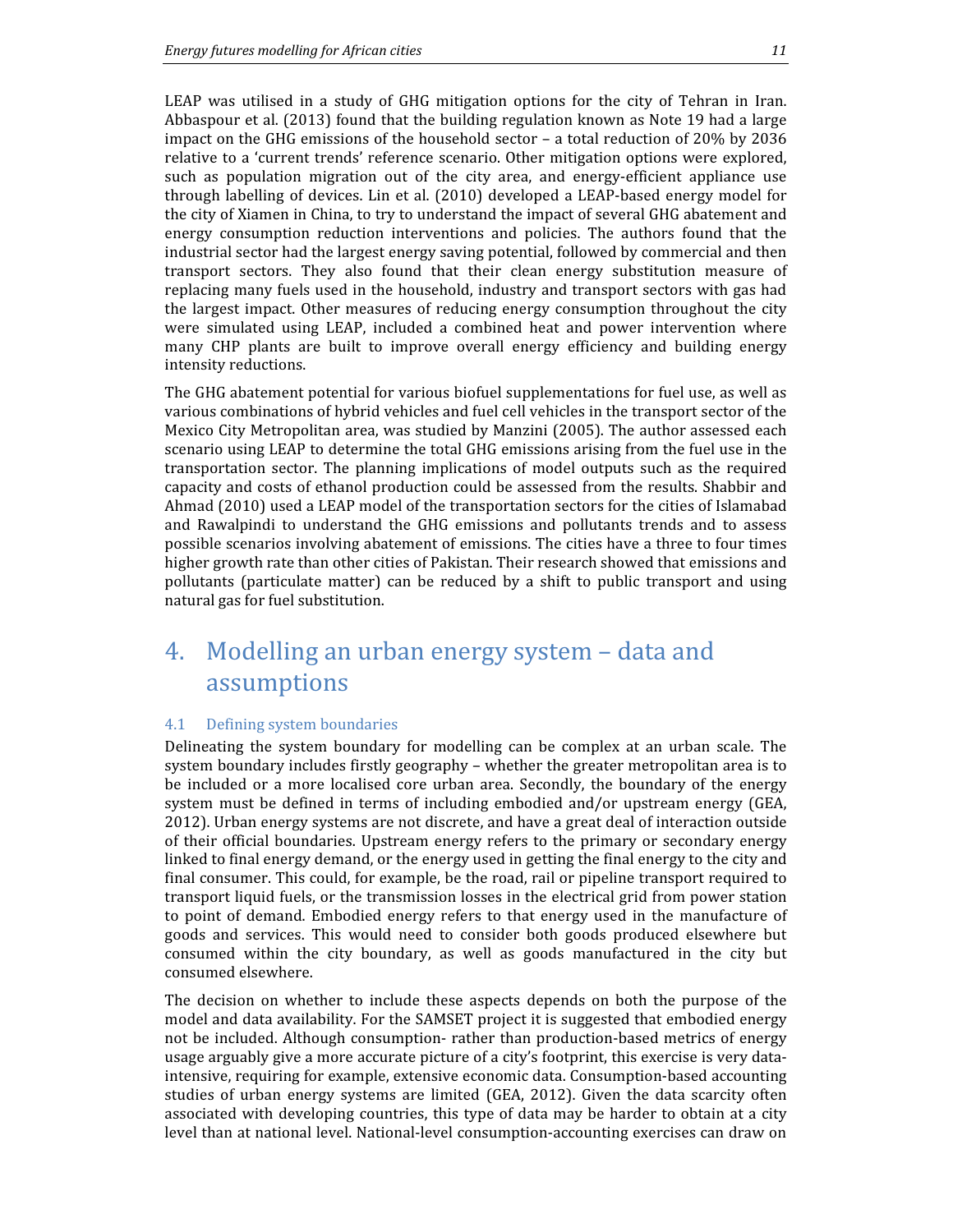import and export customs data. At the city region, however, it is much more complex to track goods entering and leaving the geographic area of interest. Interrogating embodied energy could be kept in mind for future phases.

It is proposed that upstream energy is also excluded from this analysis, as the project scope is aiming at looking at sustainable energy interventions within the scope of the cities' governance. Measuring upstream energy is typically more useful at a national level when considering regional development decisions, and infrastructure investments – for example, whether to invest in rail links, or where to locate a power station. This depends on political structure within countries, whether cities wish to promote certain interests, or whether regulatory framework exists for utilities at a municipal scale for example.

### 4.2 Data inputs into a LEAP model

The LEAP model requires the construction of a reference scenario and then data inputs to inform demand forecasts under different scenarios of sustainability interventions. In general, there are three modelling approaches to forecasting. The first is trend forecasting of final energy, and these forecasts are reliable for a period ranging from a few months to a few years. The second type, econometric forecasting, is also based on final energy and estimates are reliable for one- to ten-year timeframes. The third type is end-use forecasting, which is based on useful energy and estimates are reliable for ten- to 30-year projections (IEA, 1984; UNEP, 1995). LEAP, a bottom-up model, can be used for end-use forecasting if the demand side is sufficiently disaggregated, and the various drivers (like population) are available. Table 3 describes the types of data and typical sources for populating a LEAP model. Data availability for the smaller cities in this project will undoubtedly remain a challenge. This should not be used to argue against modelling at all, instead it is anticipated that the modelling process can itself initiate processes of identifying and addressing data gaps incrementally over time.

| Data categories                                                                 | Types of data                                                                                                                                   | Common sources                                                                                                                  |  |  |  |  |
|---------------------------------------------------------------------------------|-------------------------------------------------------------------------------------------------------------------------------------------------|---------------------------------------------------------------------------------------------------------------------------------|--|--|--|--|
| Macroeconomic variables                                                         |                                                                                                                                                 |                                                                                                                                 |  |  |  |  |
| Sectoral driving<br>variables                                                   | GNP, gross output value,<br>physical production,<br>population, household size,<br>transportation requirements,<br>agricultural irrigated area. | National statistics and plans;<br>macroeconomic studies.                                                                        |  |  |  |  |
| Energy demand                                                                   |                                                                                                                                                 |                                                                                                                                 |  |  |  |  |
| Sector and subsector<br>total                                                   | Fuel use by sector/subsector.                                                                                                                   | National energy statistics;<br>national energy balance,<br>energy sector yearbooks.                                             |  |  |  |  |
| End-use and<br>technology<br>characteristic by<br>sector/subsector              | Energy consumption<br>breakdown by end-use and<br>device: energy intensity,<br>efficiency, vintage, etc.                                        | Domestic relevant studies,<br>surveys, audits; expert<br>judgments, industry<br>association data, government<br>licensing data. |  |  |  |  |
| Energy supply                                                                   |                                                                                                                                                 |                                                                                                                                 |  |  |  |  |
| Characteristics of<br>energy supply,<br>transport, and<br>conversion facilities | Capital and O&M costs,<br>performance (efficiency, unit<br>intensity, capacity factors, etc).                                                   | National energy statistics,<br>sector-specific plans, industry<br>association data, utilities and<br>public companies.          |  |  |  |  |

### Table 3: Data inputs for LEAP Source: UNEP (1995)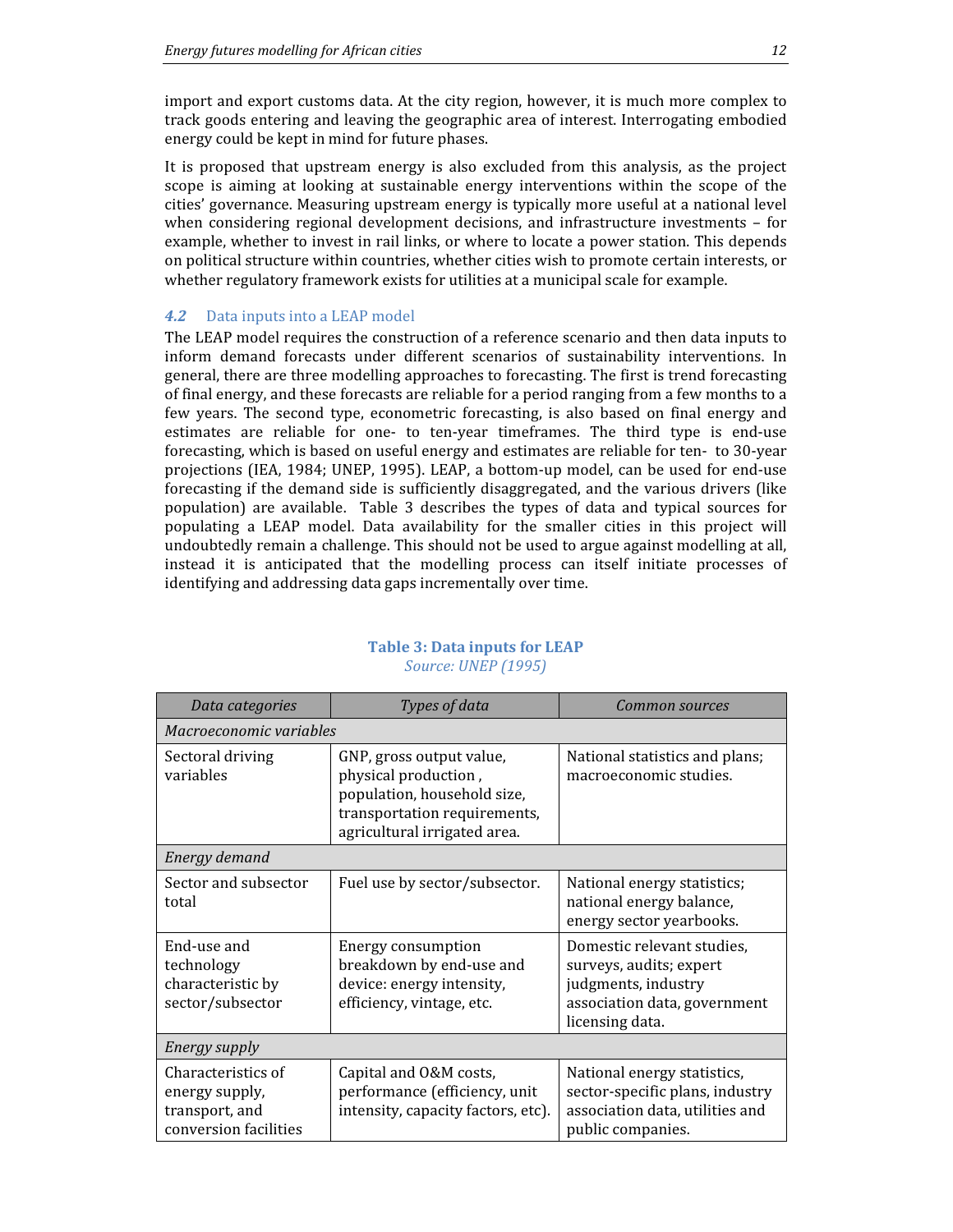| Energy prices                    | Prices for imported/exported<br>fuel.                                    | Relevant international studies.                          |  |  |  |
|----------------------------------|--------------------------------------------------------------------------|----------------------------------------------------------|--|--|--|
| Energy resources                 | Estimated, proven recoverable<br>reserves of fossil fuels.               | Relevant domestic studies.                               |  |  |  |
| <b>Emissions factors</b>         |                                                                          |                                                          |  |  |  |
| Air pollutant emission<br>factor | Pollutant emissions per unit<br>fuel consumed, produced,<br>transported. | IPCC, US EPA, EU CORINAIR,<br>relevant domestic studies. |  |  |  |

## 5. Conclusion

Apart from South Africa, there remain still relatively few studies at this stage for modelling energy futures for urban energy systems in African cities (GEA, 2012). This project will make a substantial contribution to engaging with the methodological challenges associated. An assessment of appropriate modelling tools has considered the study objectives and questions, data availability and quality, capacity of users of the model and the country-specific context. It is recommended that LEAP, a bottom-up accounting model, be used. This platform has several advantages for this study, some of which include the flexibility of data inputs, easy accessibility of the software and as a simulation model it is capable of constructing the types of scenarios relevant to the project objectives.

In the context of city and urban energy use within developing nations, LEAP has been used to model the energy consumption and the emissions of the transport sector for Mexico city, Delhi, Islamabad and Rawalpindi as well as the industry, household and commercial sectors energy consumption in Xiamen in China, Bangkok, Tehran, and Cape Town (Manzini, 2006; Bose, 1996; Shabbir, Lin et al, 2010; Phdungslip, 2009; Abberspour et al, 2013; SEA, 2010). In all of these studies, various energy consumption reduction strategies were studied, ranging from biofuel and hybrid car use (Manzini) to more energy efficient buildings in Tehran (Abberspour et al.) or shifting fuel use in industry and homes to natural gas (Lin et al, 2010), or a combined effect of energy reduction strategies (SEA, 2010).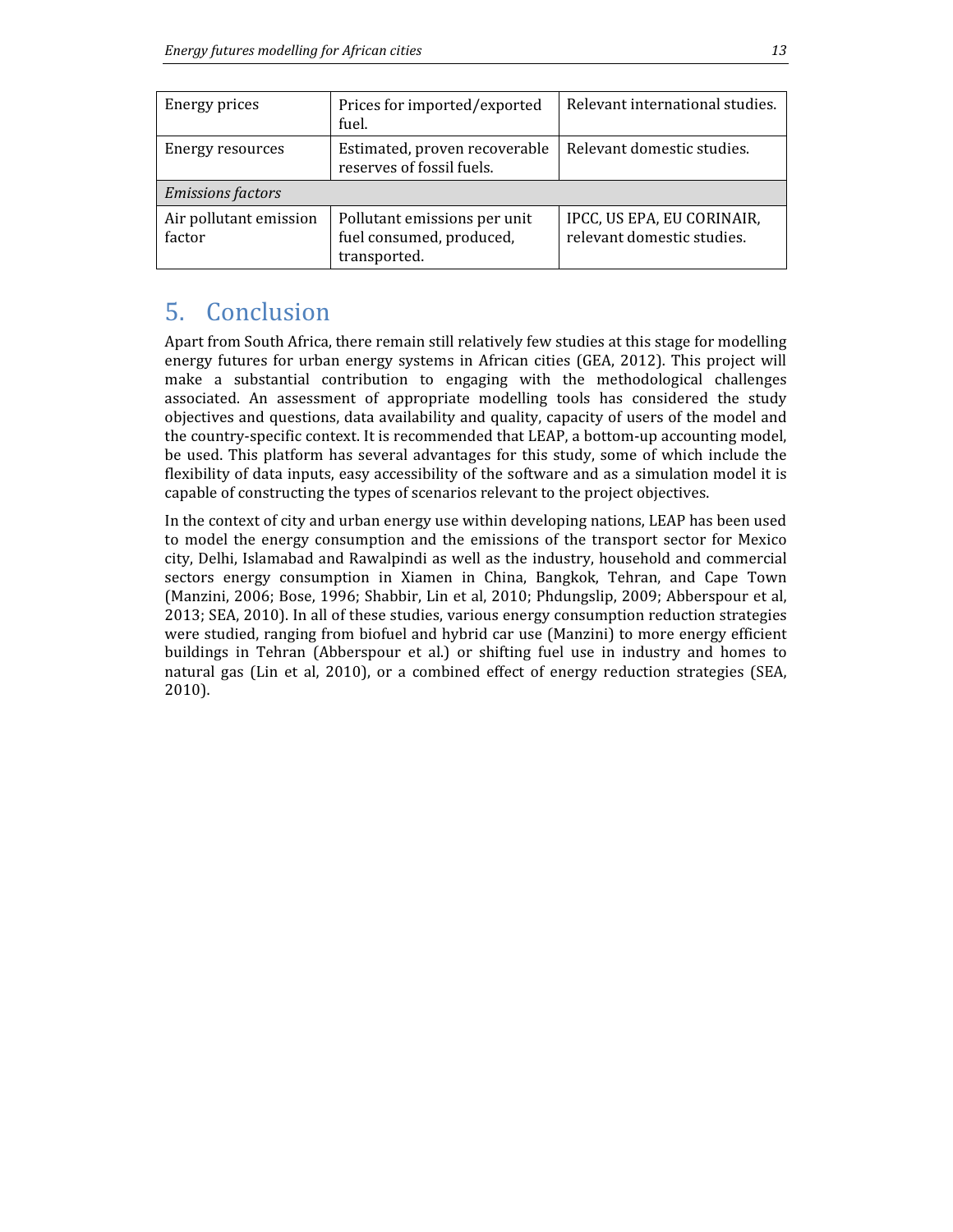### References

- M. Abbaspour et al. 2013. Energy demand model of the household sector and its application in developing metropolitan cities (Case study: Tehran), Polish Journal of Environmental Studies 22(2): 319-329.
- Addo, S. no date. Provision of Urban Transport Services in Accra. Available at http://www4.worldbank.org/afr/ssatp/Resources/Presentations/UrbanTransportSer vices-Accra.pdf.
- Barney, G. 1995. The threshold 21 sustainable development model, System Dynamics, vol. 1, Millennium Institute. Available at: www.systemdynamics.org.
- Bhattacharyya, S. & Timilsina, G. 2010a. A review of energy system models, International Journal of Energy Sector Management 4 (4): 494 -518.
- Bhattacharyya, S.C. & Timilsina, G.R. 2010b. Modelling energy demand of developing countries: Are the specific features adequately captured? Energy Policy, 38(4):1979– 1990.
- Borchers M. 2014. Personal Communication by email. Director Sustainable Energy Africa.
- Bose, R. J. 1996. Energy demand and environmental implications in urban transport case of Delhi, Atmospheric Environment, 30 (3): 403 -412.
- Buffalo City Municipality, 2008, Sustainable energy and climate change mitigation policy and strategy, Available at: http://www.cityenergy.org.za.
- City of Cape Town, 2005, Cape Town Energy and Climate Change Strategy, Available from: http://www.cityenergy.org.za,
- ESMAP[Energy Sector Management Assistance Programme]. 2012. Planning for a low carbon future – lessons learnt from seven country studies. World Bank.
- Ethekwini Municipality, 2008, Ethekwini Municipality Energy Strategy, Available from: http://www.cityenergy.org.za,
- Howells, M., Rogner, H., Strachan, N., Heaps C., Huntington, H., Kypreos S., Hughes, A., Silveira, S. et al. 2011. OSeMOSYS: The Open source energy modelling system: an introduction to its ethos, structure and development, Energy Policy (39): 5850 – 5870.
- IIASA [International Institute for Applied Systems AnalysiS], 2014. Access to modern energy – Assessment and outlook for developing and emerging regions. Available at http://www.iiasa.ac.at. Accessed March 2014.
- Jaglin, S. & Dubresson, A., 2013. Municipalities, major actors in energy change? Lessons from Cape Town (South Africa). In International Roundtable Seminar, Gif-sur-Yvette, September 2013.
- Lin. J., Cao, B., Cui, S.,Wang, W., Bai, X. 2010, Evaluating the effectiveness of urban energy conservation and GHG mitigation measures: the case of Xiamen city, China, Energy Policy (38): 5123-5132.
- Madlener, R. & Sunak, Y., 2011. Impacts of urbanization on urban structures and energy demand: What can we learn for urban energy planning and urbanization management? Sustainable Cities and Society 1(1): 45–53.
- Manzini, F. 2006. Inserting renewable fuels and technologies for transport in Mexico City Metropolitan Area, International Journal of Hydrogen Energy, 31: 327-335.
- Mirakyan, A. & De Guio, R., 2013. Integrated energy planning in cities and territories: a review of methods and tools, Renewable and Sustainable Energy Reviews, 22: 289-297.
- Nevens, F., Frantzeskaki, N., Gorissen, L., Loorback, D. 2013. Urban transition labs: Cocreating transformative action for sustainable cities. Journal of Cleaner Production, (50): 111–122.
- Nissing, C. & von Blottnitz, H., 2010. An economic model for energisation and its integration into the urban energy planning process. Energy Policy, 38(5): 2370–2378.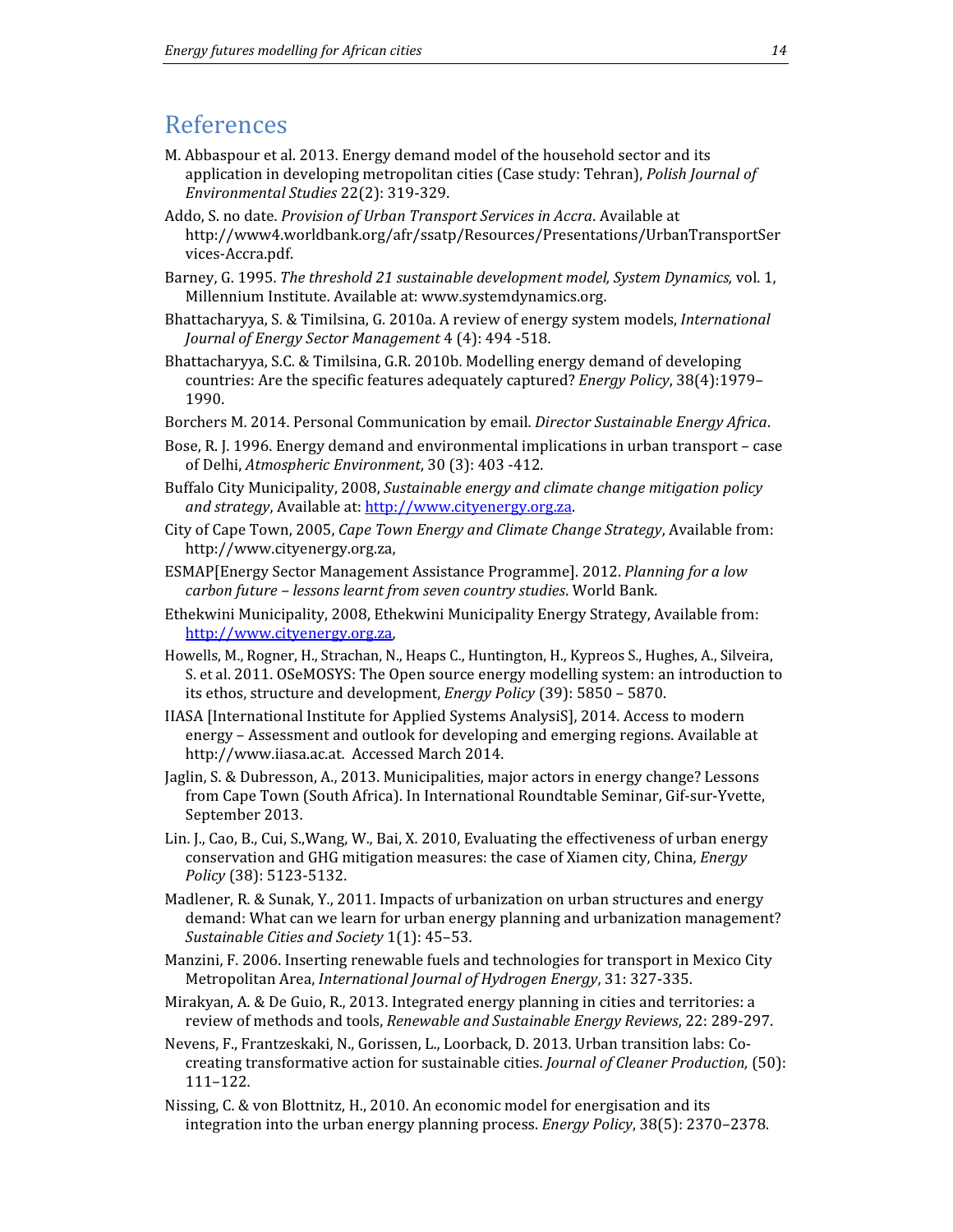- Palmer Development Group, 2007, State of Energy Report for the city of Cape Town, Available at: http://www.cityenergy.org.za.
- Pachauri, S., Nagai, Y., Kolp, P., Riahi, K. and Schreck. B. (2012). The IIASA energy access tool (Energy-ENACT). IIASA. Laxenburg, Austria.
- Republic of Ghana. 2010. An agenda for shared growth and accelerated development for a better Ghana. The coordinated programme of economic and social development policies, 2010–2016. Ghana.
- Ruijven, B. 2008. Modelling energy and development: an evaluation of models and concepts, World Development, 36(12): 2801–2821.
- Rutter, P. & Keirstead, J., 2012. A brief history and the possible future of urban energy systems. Energy Policy, (50):72–80.
- SEA [Sustainable Energy Africa]. 2007. How to implement renewable energy and energy efficiency options. Support for South African local government. Cape Town, South Africa.
- SEA [Sustainable Energy Africa]. 2010. Energy Scenarios for Cape Town exploring the implications of different energy futures for the city up to 2050. Available at http://www.capetown.gov.za.
- Shabbir, R. & S. Ahmad, S. 2010. Monitoring urban transport air pollution and energy demand in Rawalpindi and Islamabad using leap model, Energy, 35: 2323–2332.
- UNEP [United Nations Environment Programme]. 1995. Incorporation of environmental considerations in energy planning in the People's Republic of China. UNEP and National Environmental Protection Agency.
- Urban, F., Benders, R.M.J. & Moll, H.C., 2007. Modelling energy systems for developing countries. Energy Policy, 35(6): 3473–3482.
- Walsh, K. 2008. The use of financial models for infrastructure investment planning. Official Journal of the Institute of Municipal Finance Officers, 9 (1).
- Winkler, H., Borchers, M., Hughes, A., Visagie, E., Heinrich, G. 2005. Cape Town energy futures: Policies and scenarios for sustainable city energy development. Energy Research Centre, University of Cape Town, Cape Town, South Africa.
- World Bank. 2014. Tool for Rapid Assessment of City Energy (TRACE): Helping Cities Use Energy Efficiently. Energy sector assistance management program (ESMAP). Accessed February 2014. Available at: <www.esmap.org/TRACE>